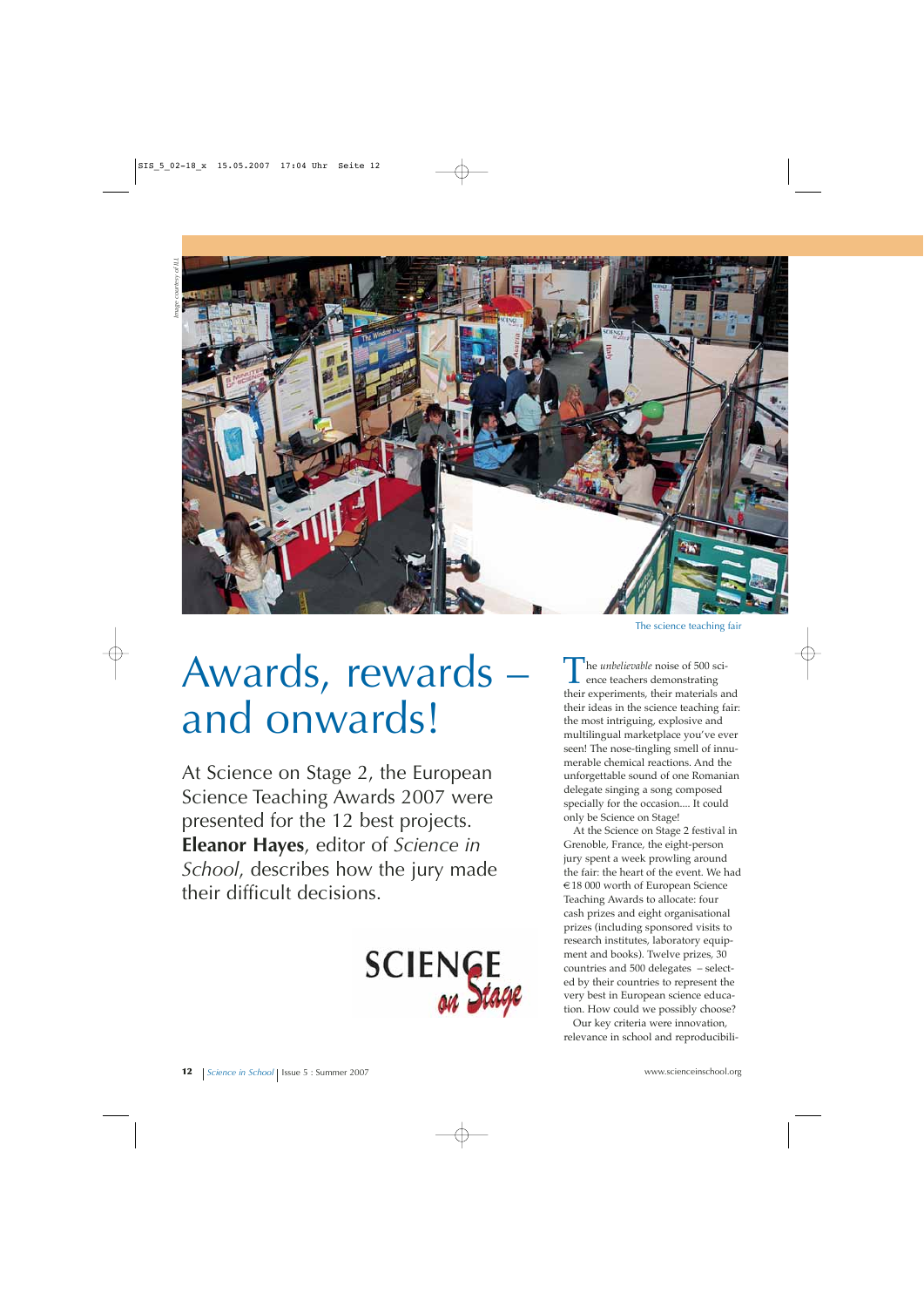ty: was it new, could other teachers copy it, and did it matter? Sounds easy, but the competition was impressive. So much inspiration, such professional student-made equipment – and above all, such enthusiasm for science and education! Mario

Our search for innovative teaching led us to Per Kornhall, from Sweden, with his ambitious project to 'Teach Science in a Different Way' (EPS Prize). As tired of basic physics as his students were, he had jumped **I**<sub>m</sub><sub>*s*</sub> *s* we st the *st c*<sup>o</sup><sub>*y*</sub><sup>*c*</sup><sup>*e*</sup> *f*<sub>c</sub> *c*<sup>o</sup>*u*</sup>*e*<sup>*n*</sup> *f*<sub>*n*</sub>

*of ILL*

straight in with molecular orbitals, relativity, stere-

ochemistry, the Big Bang and quantum theory. The result? Students' attendance and their respect for science rose noticeably.

The very small and the very large can be particularly challenging to teach, especially without expensive equipment. We were therefore happy to be pounced on by Zoltán Köllö, from Hungary, who had created a number of clear and simple models, including a demonstration of nuclear fusion and the Coulomb barrier using a couple of drops of water! Impressed by his ideas and enthusiasm, we awarded him the fourthplace cash prize (€1000). Also a fan of the simple simulation, Panayiota Neophytou from Cyprus (EMBL Prize) and her students created an innovative 3D model of the animal cell, using cheap and<br>readily available materials.  $\frac{1}{2}$ <br>What is a material set of readily available materials. What an effortless and fun way to learn difficult words like 'mitochondria'.  $\overline{\text{d}}$ a <sup>R</sup>eg<sup>l</sup> <sup>f</sup>ro<sup>m</sup> <sup>A</sup>ustri<sup>a</sup> *<sup>I</sup>m<sup>a</sup>g<sup>e</sup> <sup>c</sup>ourtes<sup>y</sup> <sup>o</sup><sup>f</sup> <sup>I</sup>L<sup>L</sup>*

Moving from the minute to the immense, Ida Regl, from Austria, encouraged her primary-school students to pose questions about the Sun and then design

## <sup>M</sup><sup>i</sup>to<sup>v</sup> <sup>f</sup>ro<sup>m</sup> <sup>B</sup>ulg<sup>a</sup><sup>r</sup>i<sup>a</sup> *<sup>I</sup>m<sup>a</sup>g<sup>e</sup> <sup>c</sup>ourte<sup>s</sup><sup>y</sup> <sup>o</sup><sup>f</sup> <sup>I</sup>L<sup>L</sup>*

and perform their own experiments to answer them. And what questions! The ambitious 'Sunny Side Up' project covered not only light refraction, colours, heat and gravity, but also Sun flares, Sun

granulation, sunspots and photovoltaics. Ida received a well-earned third-place cash prize  $(\in 2000)$ .

The Sun played a vital role too in Mario Mitov's Bulgarian demonstration of an ecological energy system. Energy from a solar panel or wind turbine was used to electrolyse water, and the resultant hydrogen and oxygen produced electricity in a reversible fuel cell. Designed by students, the modular apparatus will be commercialised to provide Bulgarian teachers with inexpensive and flexible equipment – and won Mario the second-place cash prize (€3000).

In our hunt for interdisciplinary work, we were bowled over by Angela Köhler and her 'Chemistry Under the Pyramids' project (ESRF Prize), in which she and her students rediscovered chemistry used by the ancient Egyptians. On the German stand, Angela showed us how to mummify an apple, synthesise Egyptian Blue pigment, and recreate ancient Egyptian cosmetic recipes – one of the jurors claimed the marigold (*Calendula*) salve was very effective.

Herbs were particularly important in Nils Bernt Andersen's 'Juicy

> Greens' student enterprise (EFDA Prize). Algal waste from a local factorytogether with suitable school refuse – was used to investigate the most effective way to make compost. That done, the students grew organic

herbs and vegetables – and sold them to local restaurants from their green-painted bicycle.

Continuing the theme of a healthy diet, we came across Gianluca Farusi from Italy. His 'Looking for Antioxidant Food' project (ILL Prize) encouraged students to eat more healthily by introducing them to the many diseases associated with free radicals and getting them to compare the antioxidant activity of different foods. The conclusion? Drink more espresso!

One criterion for the jury was whether the project could be easily used in other European schools. And what could be more useful than the books, DVDs and CD-ROMs developed by Patric Pacella from Luxembourg (CERN Prize)? Dissatisfied with the available textbooks, he has created a resource for all chemistry teachers – and has



Per Kornhall from Sweden



Angela Köhler from Germany



Gianluca Farusi from Italy

 *Image courtesy of ILL*